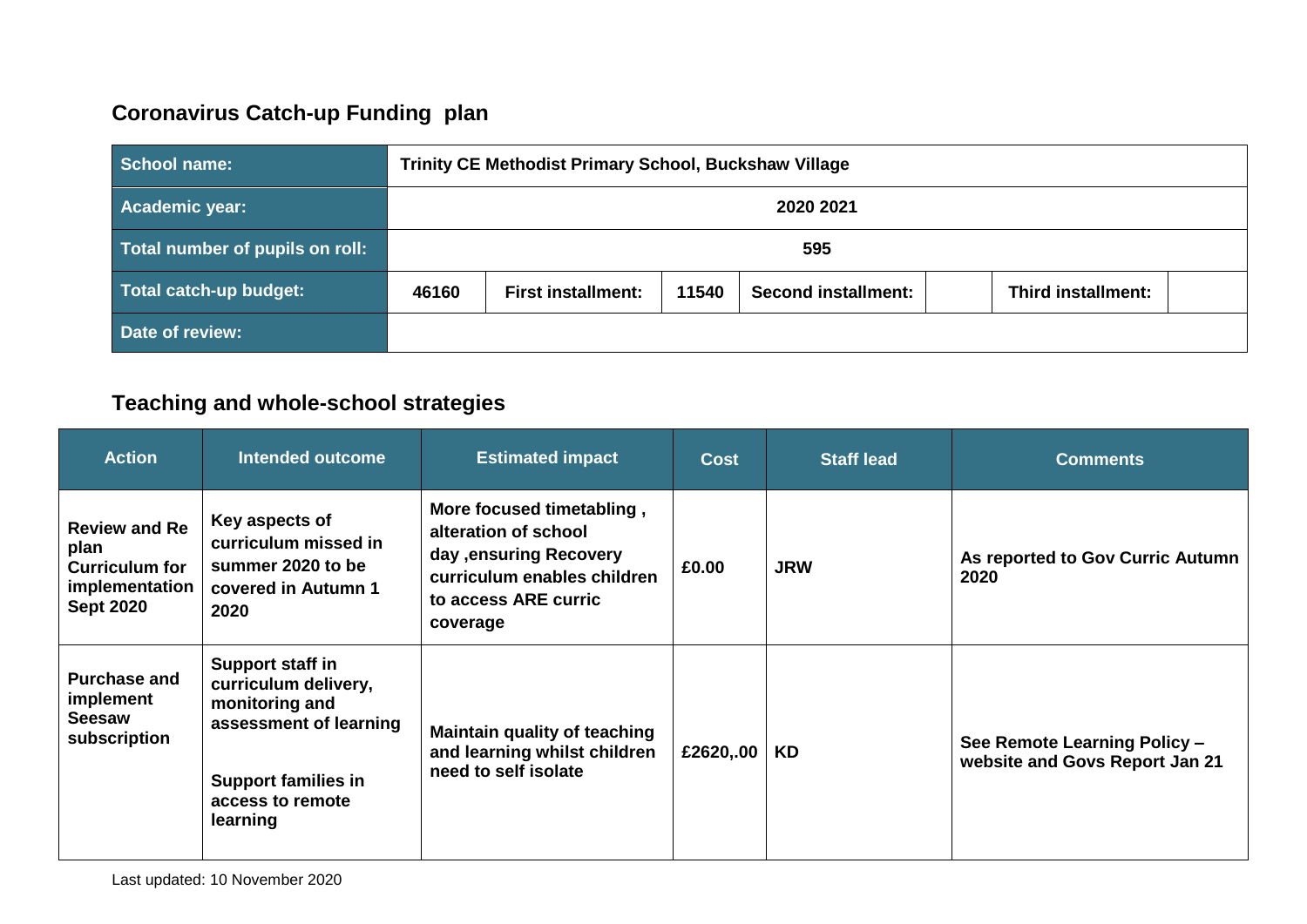| <b>Purchase</b><br>access to Eng<br>and Maths<br>Webiste | <b>Resources for whole</b><br>school use to support<br>and Eng and Maths | Catch up units enable staff<br>to identify areas of need | £150.00 | <b>JRW</b> | Undertaken Autumn 2020 |
|----------------------------------------------------------|--------------------------------------------------------------------------|----------------------------------------------------------|---------|------------|------------------------|
| Total spend: £2770.00                                    |                                                                          |                                                          |         |            |                        |

## **Targeted support**

**[To complete this section, outline which actions you wish to implement to support individuals or small groups, along with the intended outcome, estimated impact, cost and any additional comments required. If you have specific staff who will be leading on a project, you can include their name in the table also.]**

| <b>Action</b>                                                                          | Intended outcome                                                                                   | <b>Estimated impact</b>                                                                | <b>Cost</b>                      | <b>Staff lead</b> | <b>Comments</b> |
|----------------------------------------------------------------------------------------|----------------------------------------------------------------------------------------------------|----------------------------------------------------------------------------------------|----------------------------------|-------------------|-----------------|
| <b>Source</b><br>suitable<br>supply cover<br>for release of<br>staff                   | Staff enabled to<br>undertake additional<br>intervention actions -<br>Spring 2021                  | Interventions enable further<br>pupil progress                                         | £3610.00                         | <b>CC</b>         |                 |
| Appoint 2 x<br><b>HLTA</b> to<br>support KS1<br>and KS2<br>0.6 x supply<br><b>HLTA</b> | Focussed catch up<br>tutoring for identified<br>children in each year<br>group-Summer term<br>2021 | Catch up tutoring enables<br>children to achieve personal<br>expectations at July 2021 | £18,352.66<br>£10,0000<br>approx | cc                |                 |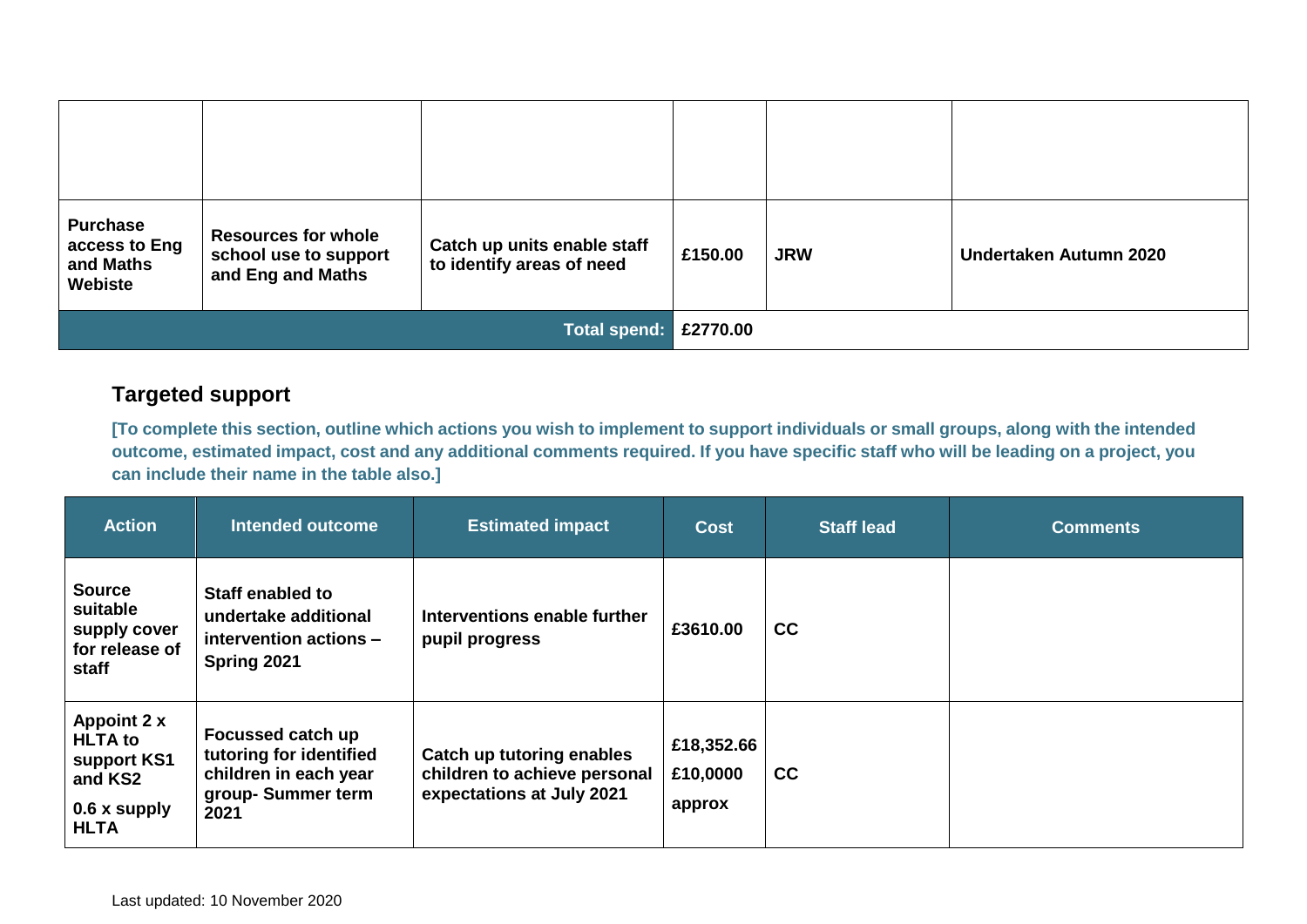|  |  |  | Total spend: $\left  \right.$ £ 31, 962.66 |  |  |  |
|--|--|--|--------------------------------------------|--|--|--|

### **Wider strategies**

**[To complete this section, outline which actions you wish to implement wider support, for example to parents, or accessing improved technologies, along with the intended outcome, estimated impact, cost and any additional comments required. If you have specific staff who will be leading on a project, you can include their name in the table also.]**

| <b>Action</b>                         | <b>Intended outcome</b>                                                           | <b>Estimated impact</b>                                                           | <b>Cost</b> | <b>Staff lead</b> | <b>Comments</b> |
|---------------------------------------|-----------------------------------------------------------------------------------|-----------------------------------------------------------------------------------|-------------|-------------------|-----------------|
| <b>Purchase</b><br><b>Zoom Access</b> | <b>Access for CPD for</b><br>staff and multi agency<br>support for children       | Impact – CPD can continue,<br>multi agency work for<br>children can be maintained | £144.00     | <b>KD</b>         |                 |
| <b>Purchase SATs</b><br>companion     | <b>Access for Year 6 for</b><br>booster groups /<br>homework / remote<br>learning | Impact – enable Y6 to<br>operate booster groups<br>whilst maintaining bubbles     | £719.10     | <b>KD</b>         |                 |
| <b>Total spend:</b>                   |                                                                                   |                                                                                   | £863.00     |                   |                 |